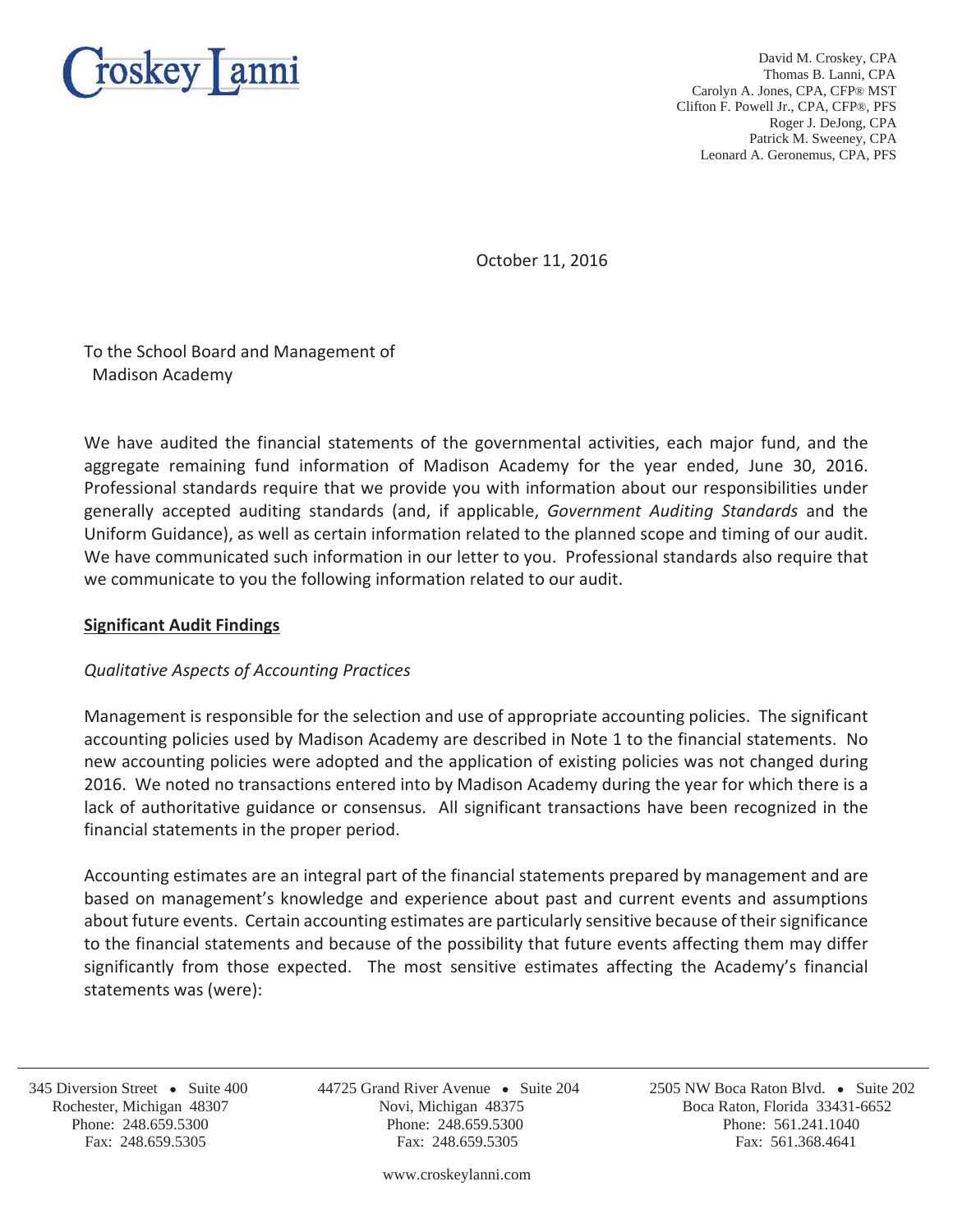Management's estimate of depreciation is based on management's best judgment of the useful lives of the assets. We evaluated the key factors and assumptions used to develop the depreciable lives in determining that it is reasonable in relation to the financial statements taken as a whole.

The financial statement disclosures are neutral, consistent, and clear.

### *Difficulties Encountered in Performing the Audit*

We encountered no significant difficulties in dealing with management in performing and completing our audit.

### *Corrected and Uncorrected Misstatements*

Professional standards require us to accumulate all known and likely misstatements identified during the audit, other than those that are clearly trivial, and communicate them to the appropriate level of management. Management has corrected all such misstatements. In addition, none of the misstatements detected as a result of audit procedures and corrected by management were material, either individually or in the aggregate, to each opinion unit's financial statements taken as a whole.

# *Disagreements with Management*

For purposes of this letter, a disagreement with management is a financial accounting, reporting, or auditing matter, whether or not resolved to our satisfaction, that could be significant to the financial statements or the auditor's report. We are pleased to report that no such disagreements arose during the course of our audit.

#### *Management Representations*

We have requested certain representations from management that are included in the management representation letter dated, October 11, 2016.

# *Management Consultations with Other Independent Accountants*

In some cases, management may decide to consult with other accountants about auditing and accounting matters, similar to obtaining a "second opinion" on certain situations. If a consultation involves application of an accounting principle to Madison Academy's financial statements or a determination of the type of auditor's opinion that may be expressed on those statements, our professional standards require the consulting accountant to check with us to determine that the